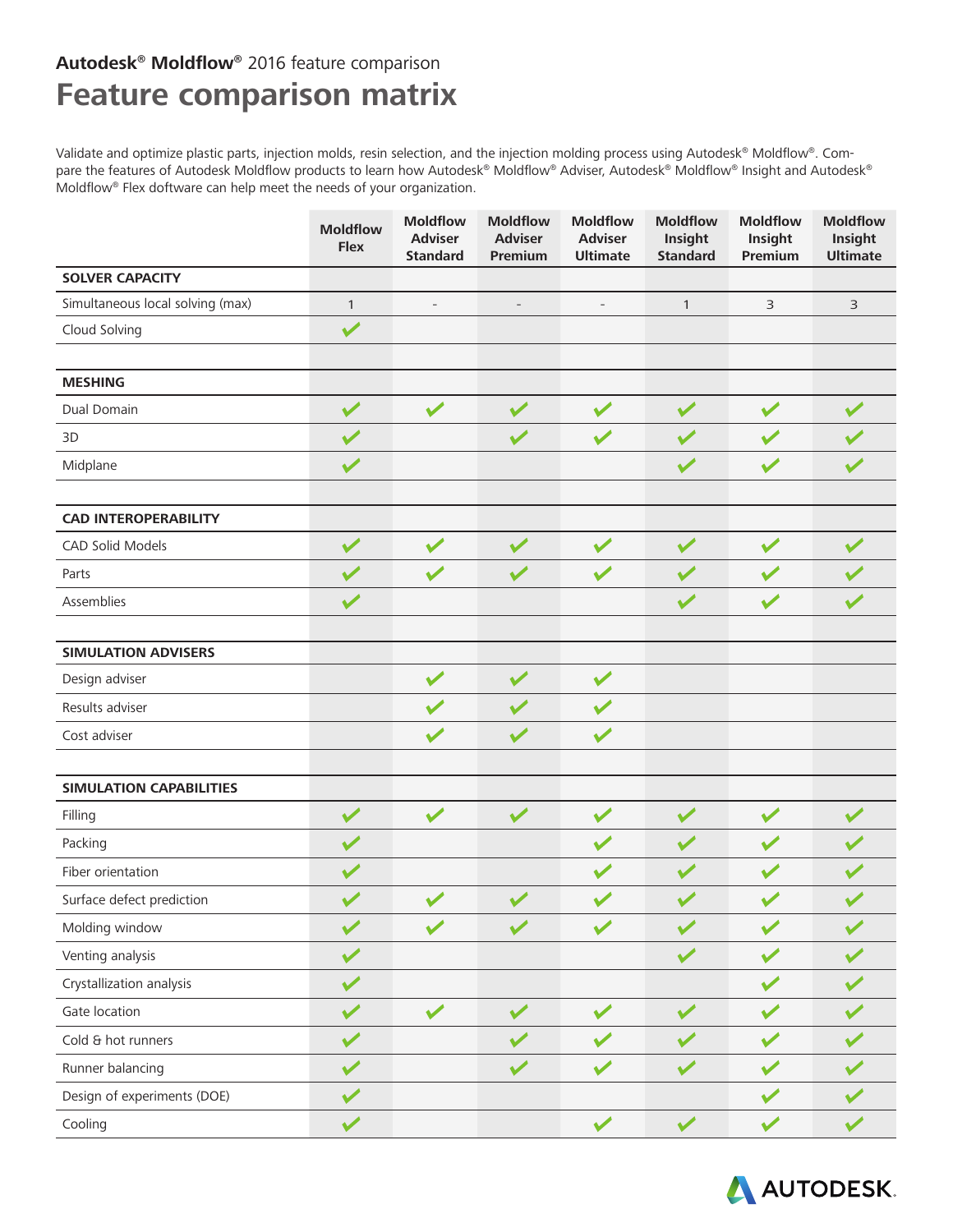|                                                             | <b>Moldflow</b><br><b>Flex</b> | <b>Moldflow</b><br><b>Adviser</b><br><b>Standard</b> | <b>Moldflow</b><br><b>Adviser</b><br>Premium | <b>Moldflow</b><br><b>Adviser</b><br><b>Ultimate</b> | <b>Moldflow</b><br>Insight<br><b>Standard</b> | <b>Moldflow</b><br>Insight<br>Premium | <b>Moldflow</b><br>Insight<br><b>Ultimate</b> |
|-------------------------------------------------------------|--------------------------------|------------------------------------------------------|----------------------------------------------|------------------------------------------------------|-----------------------------------------------|---------------------------------------|-----------------------------------------------|
| SIMULATION CAPABILITIES (CONT)                              |                                |                                                      |                                              |                                                      |                                               |                                       |                                               |
| Transient mold cooling or heating                           | $\checkmark$                   |                                                      |                                              |                                                      | $\checkmark$                                  | $\checkmark$                          | $\checkmark$                                  |
| Conformal cooling                                           | $\checkmark$                   |                                                      |                                              |                                                      |                                               | $\blacktriangleright$                 |                                               |
| Rapid temperature cycling                                   | $\blacktriangledown$           |                                                      |                                              |                                                      |                                               |                                       |                                               |
| Induction heating                                           | $\blacktriangledown$           |                                                      |                                              |                                                      |                                               | $\blacktriangledown$                  |                                               |
| Heating elements                                            | $\blacktriangledown$           |                                                      |                                              |                                                      | $\sqrt{}$                                     | $\checkmark$                          |                                               |
| Warpage                                                     | $\blacktriangledown$           |                                                      |                                              | $\sqrt{}$                                            |                                               | $\blacktriangledown$                  |                                               |
| Insert overmolding                                          | $\sqrt{}$                      |                                                      |                                              |                                                      | $\checkmark$                                  | $\checkmark$                          |                                               |
| In-mold label                                               | $\checkmark$                   |                                                      |                                              |                                                      |                                               | $\checkmark$                          |                                               |
| Two-shot sequential overmolding                             | $\checkmark$                   |                                                      |                                              |                                                      | $\checkmark$                                  | $\checkmark$                          |                                               |
| Core shift                                                  | $\checkmark$                   |                                                      |                                              |                                                      |                                               | $\blacktriangleright$                 |                                               |
| Wire sweep, paddle shift                                    | $\checkmark$                   |                                                      |                                              |                                                      |                                               | $\blacktriangledown$                  | $\blacktriangledown$                          |
|                                                             |                                |                                                      |                                              |                                                      |                                               |                                       |                                               |
| <b>MOLDING PROCESSES</b>                                    |                                |                                                      |                                              |                                                      |                                               |                                       |                                               |
| Thermoplastic injection molding                             | $\sqrt{}$                      | $\checkmark$                                         | $\sqrt{}$                                    | $\sqrt{}$                                            | $\vee$                                        | $\checkmark$                          | $\checkmark$                                  |
| Gas-assisted injection molding                              | $\sqrt{}$                      |                                                      |                                              |                                                      |                                               |                                       |                                               |
| Injection-compression molding                               | $\checkmark$                   |                                                      |                                              |                                                      |                                               |                                       |                                               |
| Co-injection molding                                        | $\checkmark$                   |                                                      |                                              |                                                      |                                               |                                       |                                               |
| Bi-injection molding                                        | $\checkmark$                   |                                                      |                                              |                                                      |                                               |                                       | $\blacktriangledown$                          |
| Microcellular injection molding                             | $\sqrt{}$                      |                                                      |                                              |                                                      |                                               |                                       |                                               |
| Birefringence                                               | $\blacktriangledown$           |                                                      |                                              |                                                      |                                               |                                       |                                               |
| Resin transfer and structural reaction<br>injection molding |                                |                                                      |                                              |                                                      |                                               |                                       |                                               |
| Rubber, liquid silicone injection molding                   |                                |                                                      |                                              |                                                      |                                               |                                       |                                               |
| Multiple-barrel reactive molding                            |                                |                                                      |                                              |                                                      |                                               |                                       |                                               |
| Reaction injection molding                                  |                                |                                                      |                                              |                                                      |                                               |                                       |                                               |
| Microchip encapsulation                                     |                                |                                                      |                                              |                                                      |                                               |                                       |                                               |
| Underfill encapsulation                                     |                                |                                                      |                                              |                                                      |                                               |                                       |                                               |
| Compression molding                                         | $\checkmark$                   |                                                      |                                              |                                                      |                                               |                                       |                                               |
|                                                             |                                |                                                      |                                              |                                                      |                                               |                                       |                                               |
| <b>DATABASES</b>                                            |                                |                                                      |                                              |                                                      |                                               |                                       |                                               |
| Thermoplastic materials                                     | $\sqrt{}$                      |                                                      |                                              | $\checkmark$                                         |                                               |                                       |                                               |
| Thermoset materials                                         |                                |                                                      |                                              |                                                      |                                               |                                       |                                               |
| Molding machines                                            |                                |                                                      |                                              |                                                      |                                               |                                       |                                               |